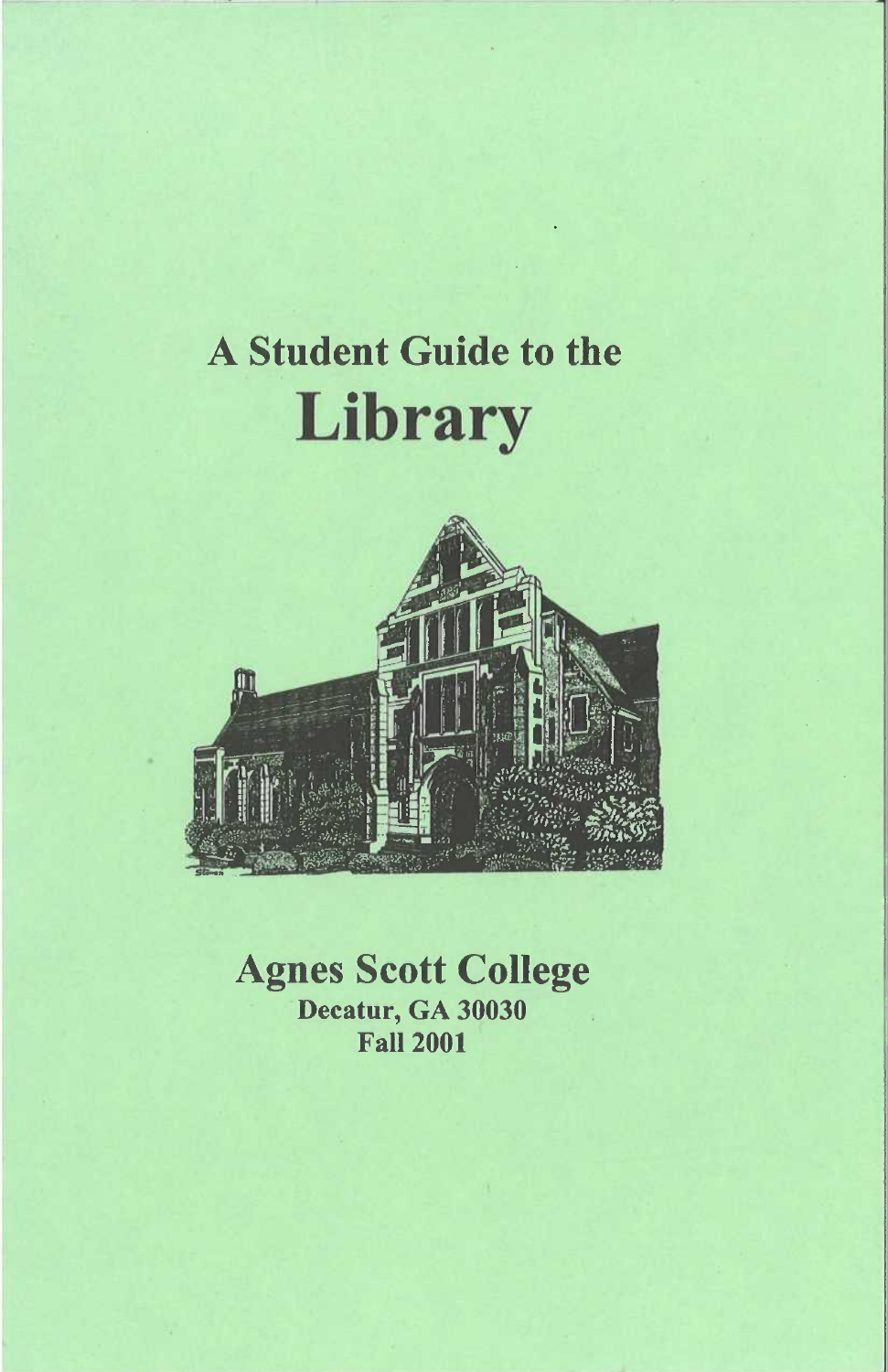

**Library hours when classes are in session:** 

| <b>Sunday</b>   | $1:00$ p.m.   |        | $-10:30$ p.m. |
|-----------------|---------------|--------|---------------|
| Mon.-Thurs.     | 8:00a.m.      |        | $-10:30$ p.m. |
| Friday          | 8:00a.m.      | $\sim$ | $6:00$ p.m.   |
| <b>Saturday</b> | $9:00$ a.m. - |        | $6:00$ p.m.   |

On Sunday through Thursday nights, the Library remains open until 11 :30 p.m. under the supervision of a Public Safety monitor. (Basic circulation service only between 10:00 p.m. an I 0:30 p.m. No library services available between I 0:30 and 11 :30 p.m. If the monitor is not available, the library will close at 10:30 p.m.) When classes are not in session, the library is generally open the same hours as campus administrative offices. The library closes for selecte holidays, convocations and special campus-wide events. Current library hours are posted on a recording at 404-471-6338 and in the "Information & Policies" section of the library webpage.

- The library webpage and online catalog are available at: **http://library.agnesscott.edu.**
- GALILEO requires a password for off-campus access. Contact a library staff member at 404- 4 71-6094 for the current GALILEO password.
- For access to other electronic resources, click on "Off-campus instructions."

Telephone Assistance: Circulation questions - x6094 Ground floor service desk  $- x6095$ Reference questions  $- x6096$ 

Library office  $- x6339$ Library hours- recording  $- x6338$ Library fax number - x5037

#### **Library Staff**

**Debbie Adams,** Circulation Assistant, x5 **l** 54 **Michelle Bachman,** Media/Microforms Assistant, x6095, ground floor service desk **Marianne Bradley,** Administrative Coordinator, x6339, room 115 **Linda Gray,** Access Services Librarian, x6337, room 112 **Resa Harney,** Systems and Technical Services Librarian, x6141, room G27 (through G30) **Dracine Hodges,** Acquisitions Assistant, x6342, room G30 Virginia Moreland, College Librarian, x5277, room 103 **Elizabeth Morgan,** Cataloging Assistant, x6093, room G30 **Sala Rhodes,** Reference & Instructional Services Librarian, x6343, room I 13 **Stacy Schmitt,** Access Services Coordinator & ILL, x5342, room G26 *Vacant,* Evening Circulation Assistant, x6166

#### **Media Services/ITS Staff in McCain**

**Emily Gwynn,** Media Services Manager, x6313, room G47 **Tami Stanko,** Media Services Technician, x5468, room G **11** A *Vacant,* Instructional Technologist, x6059, room G46

#### **Writing Center Office**

**Beth Godbee.** Assistant Director, room G12 (through G13)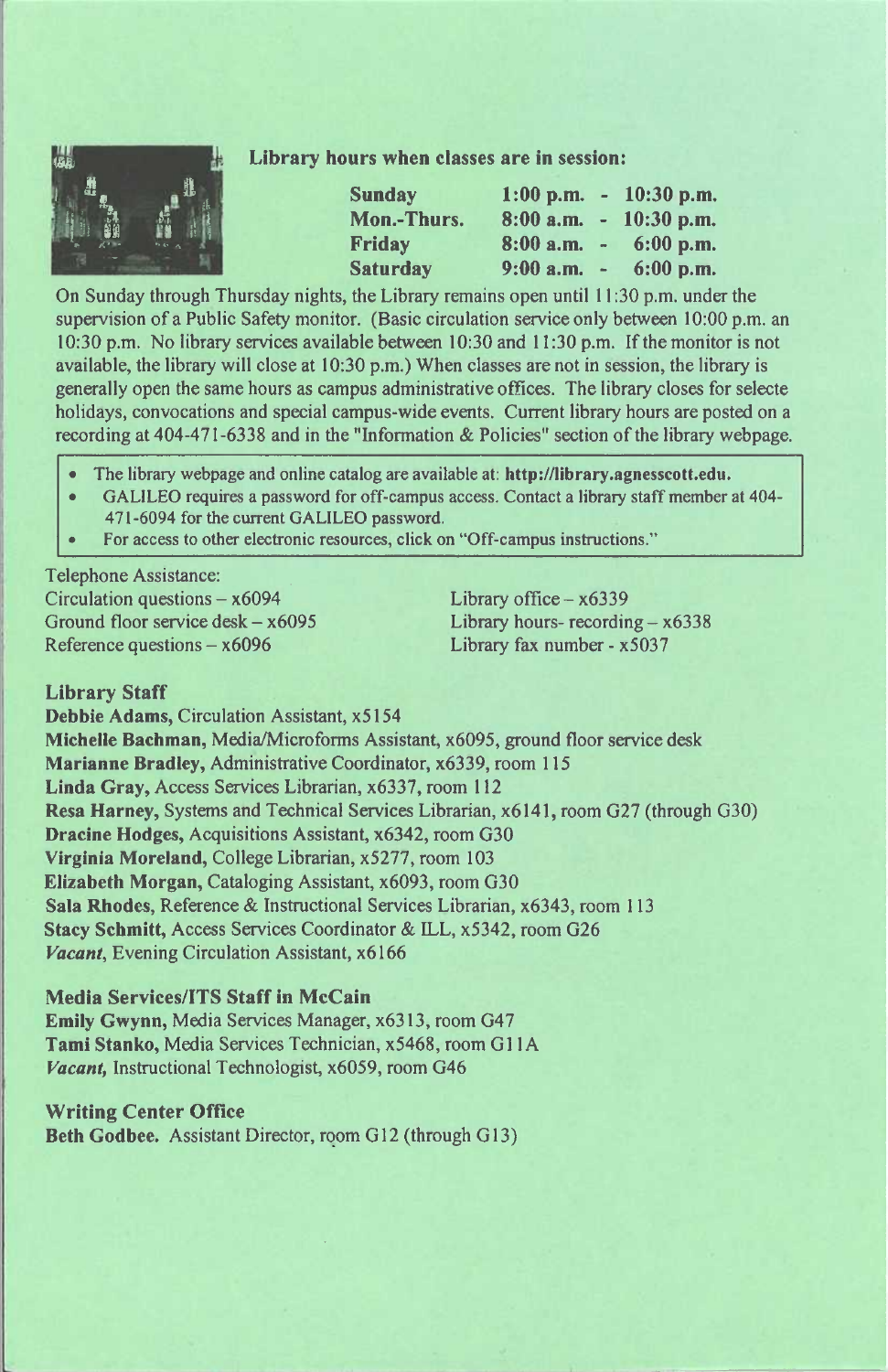$\mathsf{I}$  he Library supports the educational program of Agnes Scott College by providing library resources, services and facilities to meet the learning, teaching, research and personal development needs of our students, faculty and staff. Through a combination of locally owned materials, resource sharing arrangements, and an expanding array of networked electronic information sources, we seek to foster academic success and individual growth. An important component of our mission is the cultivation of library and information literacy skills that are necessary to intellectual, independence and life-long learning.

Our aim is to provide students and faculty with the best of two worlds: the close individual attention possible only at a small liberal arts college, and the wider access to large collections and specialized research materials available at university and research libraries in this area and beyond.



#### **New Library Facilities**

The historic McCain Library building has recently undergone renovation and expansion, and reopened in January of 2001. The newly enhanced building provides space to organize, house and access the published record of scholarship in all formats. It supplies the infrastructure and equipment to access electronic resources throughout the building. The new building facilitates closer alliances between the library, classroom teaching, and academic support services. The facility provides varied and beautiful spaces for group collaboration, individual study, research, and reflection, and still ensures functional space for service points, offices, and behind-the-scenes operational support.

## **Collections**

#### **Books and Periodicals**

The Library houses over 210,000 books and bound periodical volumes in an open stack arrangement. New books are initially shelved at the end of the current periodicals in the Main Reading Room. The library subscribes to more than 1,100 periodicals and newspapers. Current periodicals are housed in the main reading room on the first floor. Bound periodicals and microfilm backfiles are housed on the ground floor. Current issues of about 75 periodical titles in the natural sciences are located in the Science Resource Center in Campbell Hall.

#### **Electronic Sources**

In 1996 Agnes Scott became a participant in GALILEO (Georgia Library Leaming Online), a state-wide initiative of the University System of Georgia. GALILEO'S web-based interface is our primary pathway to over one hundred databases, selected electronic reference titles, and full-text articles from more than 2,000 core periodicals. In addition to GALILEO resources, the library provides access to other digital library initiatives such as Project MUSE, JSTOR, EthnicNewswatch and GenderWatch. The library subscribes to more than 600 academic journals in electronic form. These are accessible from the library's webpage.

#### **Media**

Supplementing the print and digital collections, the library holds several thousand audio recordings, music scores, over 2,000 video recordings, and smaller numbers of items in other multi-media formats. These items are located on the ground floor of the Library.

#### **Archives and Special Collections**

The College archives and special collections are housed in modem, secure space on the second floor of McCain. In addition to historical records of the College, there are collections of alumnae publications and College publications. Researchers wishing to use the archives must make an appointment with the Reference and Instructional Services Librarian. (Sala Rhodes, x 6343)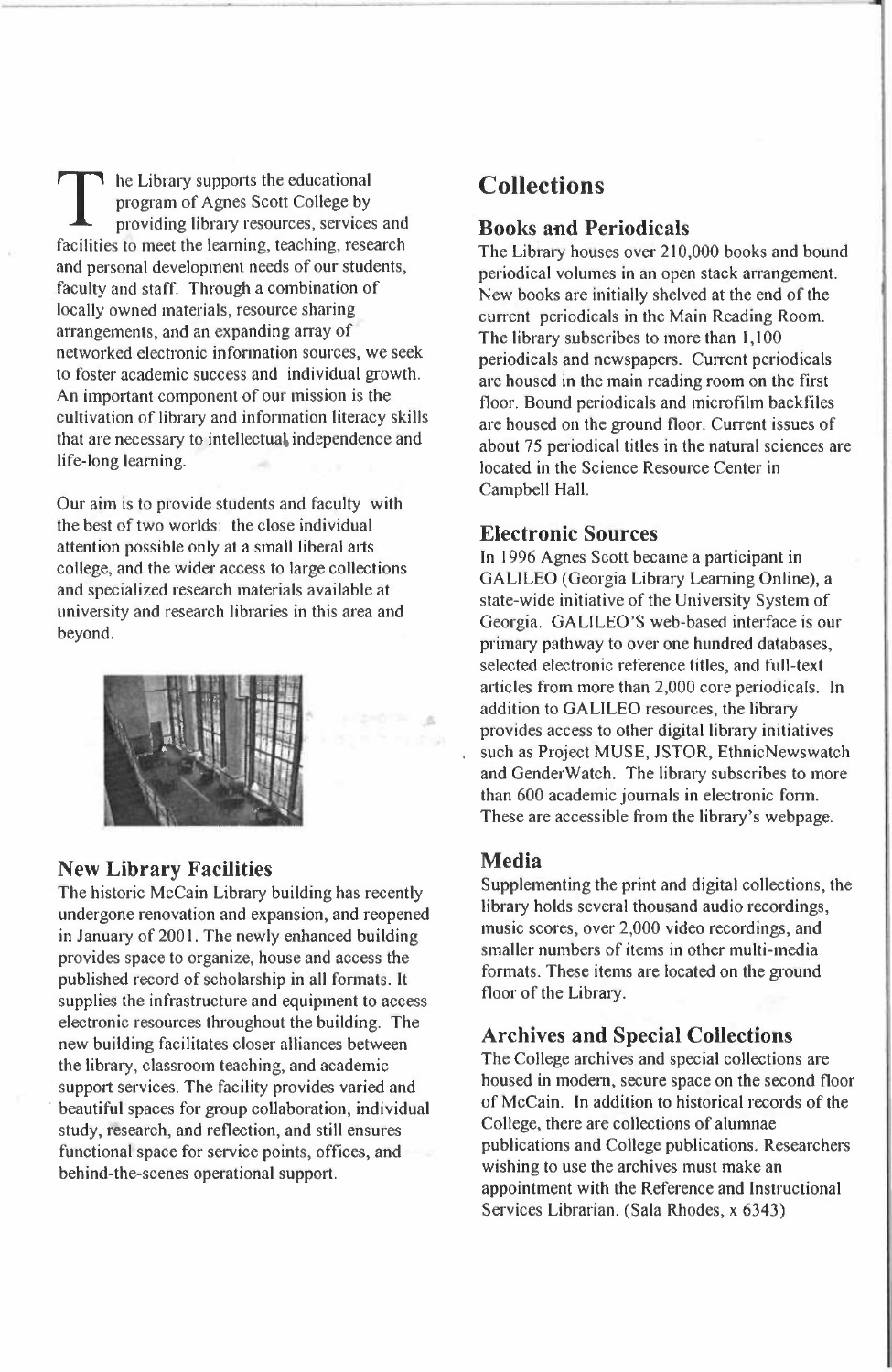#### **Popular Reading**

A small browsing collection includes works of fiction and non-fiction of current or recreational interest. The browsing collection is located near the main entrance on the first floor of the library,

#### **Collection Development**

The majority of the book budget is allocated to the academic programs for faculty book selection. There is also a general fund used by the College librarian to ensure a balanced collection. Recommendations from students for possible book purchases are always welcome. They can be made via the suggestion box in the online catalog "library information" menu, or by contacting the College librarian. Further information is available in the *McCain Library Collection Development Policy,* available on the library web page.

#### **Catalog of Library Holdings**

The library's online catalog, SOPHIA, is available on the library's webpage,

http://library.agnesscott.edu.

The catalog includes records of library holdings in all formats, including books, periodicals, media, microforms and digital resources.

The two categories not yet fully represented in SOPHIA are sound recordings added to the collection before 1976 and the Drucker Collection. A sound recording card catalog near the media collection can be consulted for pre-1976 materials. The Drucker Collection of music recordings (LPs and CDs) is gradually being added to the catalog. A separate Drucker database is available at the reference desk.



## **Programs and Services**

#### **Circulation Services**

A barcode applied to your student ID card links you to the library's automated system and is needed for all circulation transactions.

There are two circulation desks in the library: one on the first floor and one on the ground floor. Except where noted, all circulation services are available at both desks.

Regular materials circulate for a three-week loan period. They may be renewed in person or by phone up to three times. There is no limit on the number of items you can check out. All material, however, is subject to recall after three weeks if needed by another member of the college community, and should be returned promptly when requested. Videotapes circulate for three days only. All borrowers are responsible for the material checked out in their names. If you loan a book to a friend and she loses it, you are still accountable. Borrowers are billed for the replacement cost and additional fees if materials are lost or damaged.

Overdue fines on regular loans accrue at the rate of ten cents per day. If you receive an overdue notice on a book you think you have returned, please report this immediately to the access services librarian (Linda Gray, x6337). Fines on reserve materials accrue at the rate of twenty-five cents per hour.

Removing materials from the library without checking them out is a form of theft and may constitute a violation of the honor code.

#### **Reserve Services**

The reserve service is provided to ensure that readings assigned for a class will be accessible to all the students who need them. Books and other items are placed on reserve for a specific course at the request of the faculty member. They are listed in the online catalog and are requested at the first floor circulation desk. Most reserves have a 2 hour loan period, but may be checked out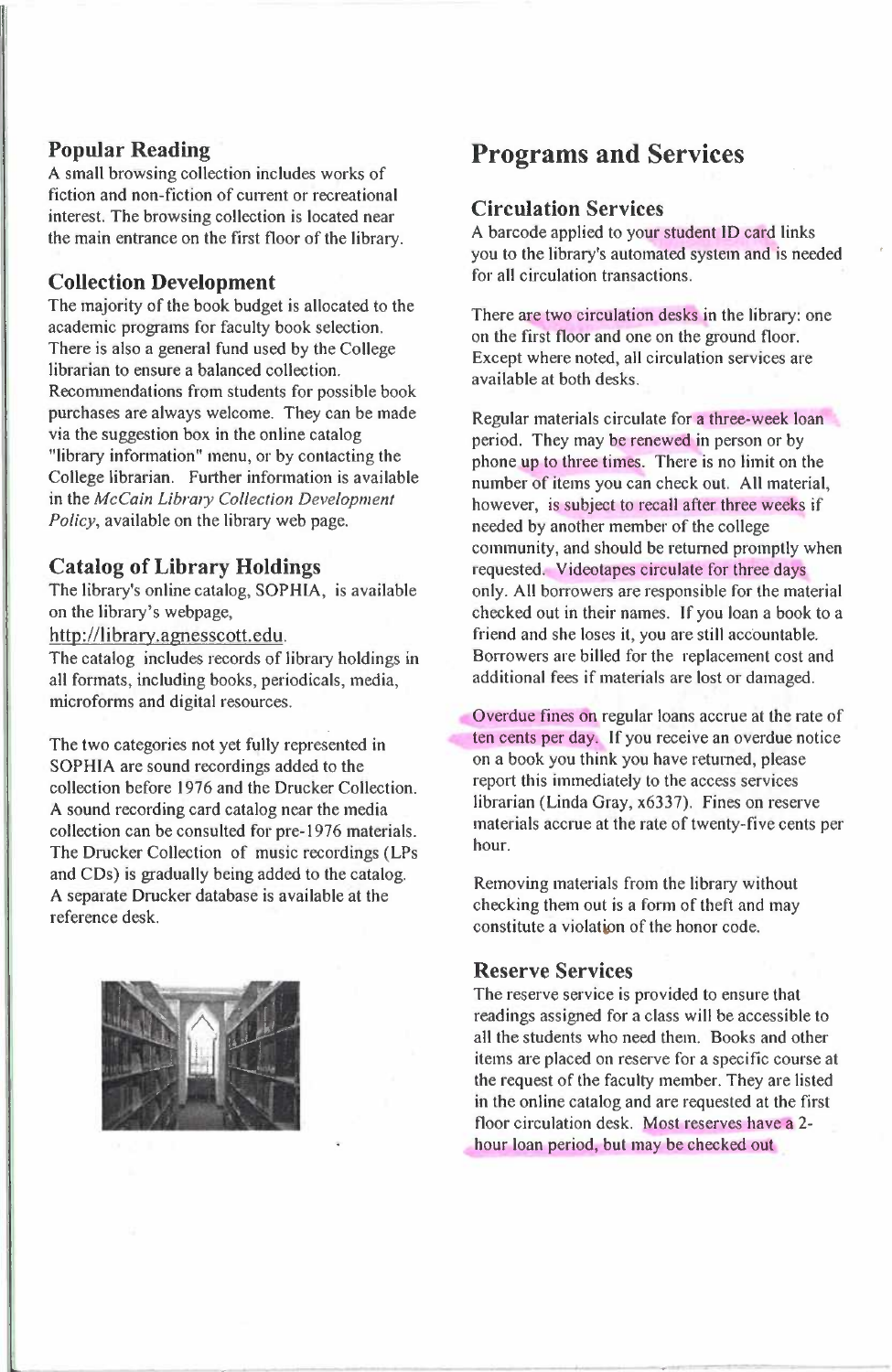overnight 2 hours before the library closes. Any reserve item should be returned as soon as possible so that other students may have access to the material.

#### **Laptops**

The library has IO wireless laptops which may be checked out at the ground floor circulation desk. They are for use in the library only and provide access to the college network as well as other applications. The laptops have a four-hour loan period, and a three-hour renewal.

#### **Reference and Research Assistance**

All professional librarians provide reference service and one is available nearly any time the library is open. Students are strongly encouraged to seek assistance from a librarian for any need related to scholarly resources, library materials, or information retrieval. Both on the spot help and in-depth consultations by appointment are available. (Sala Rhodes, x6343)



#### **Library Instruction**

x6343)

Part of the library's mission is to help our students develop the information gathering and evaluative skills that will help them succeed in graduate work, careers, and independent life-long learning. While some of this training happens in the normal course of one-on-one reference consultations, group instruction is also offered.

Specialized group instruction sessions are often requested by faculty members for a particular ) course, but librarians are also available to work with student organizations, departmental majors or other interested groups. Inquiries about this ) service should be directed to the Reference and Instructional Services Librarian. (Sala Rhodes,

## **Resource Sharing**

In the current information environment no library can possibly acquire all the materials needed by its users. Consequently the sharing of resources has become an essential part of library operations and a natural supplement to the collection development process. The library is committed to providing optimal access to materials needed for teaching, research, study and college operations.

#### **Interlibrary Loan**

Through the interlibrary loan service, students may request the loan of books or photocopies of articles that are not owned by McCain Library, Requests for materials are placed via the electronic form on the library webpage. One to three week turnaround time is typical, although emergency requests can be expedited. Charges for photocopies (\$1 per article) are the responsibility of the requesting individual or his/her department. (Stacy Schmitt, x5342)

#### **Reciprocal Borrowing Agreements**

An important asset to the College is our membership in the Atlanta Regional Consortium for Higher Education (ARCHE), a consortium of twenty-one colleges and universities in the Atlanta-Athens area. Through the joint agreement of these institutions, Agnes Scott College students in good standing may request short-term borrowing privileges at the other ARCHE libraries. This includes at least fifteen participating libraries, including those of Emory, Georgia State, Georgia Tech, the Columbia Theological Seminary and the University of Georgia.

To apply for an "Interlibrary Use Card," students need to speak to an Agnes Scott librarian, present their ID and complete a short form, This helps us track the subject areas and courses for which supplementary resources are needed. The agreement that governs ARCHE requires that we make sure the resources of our library have been fully utilized before an Interlibrary Use Card is issued. Usually this just entails a brief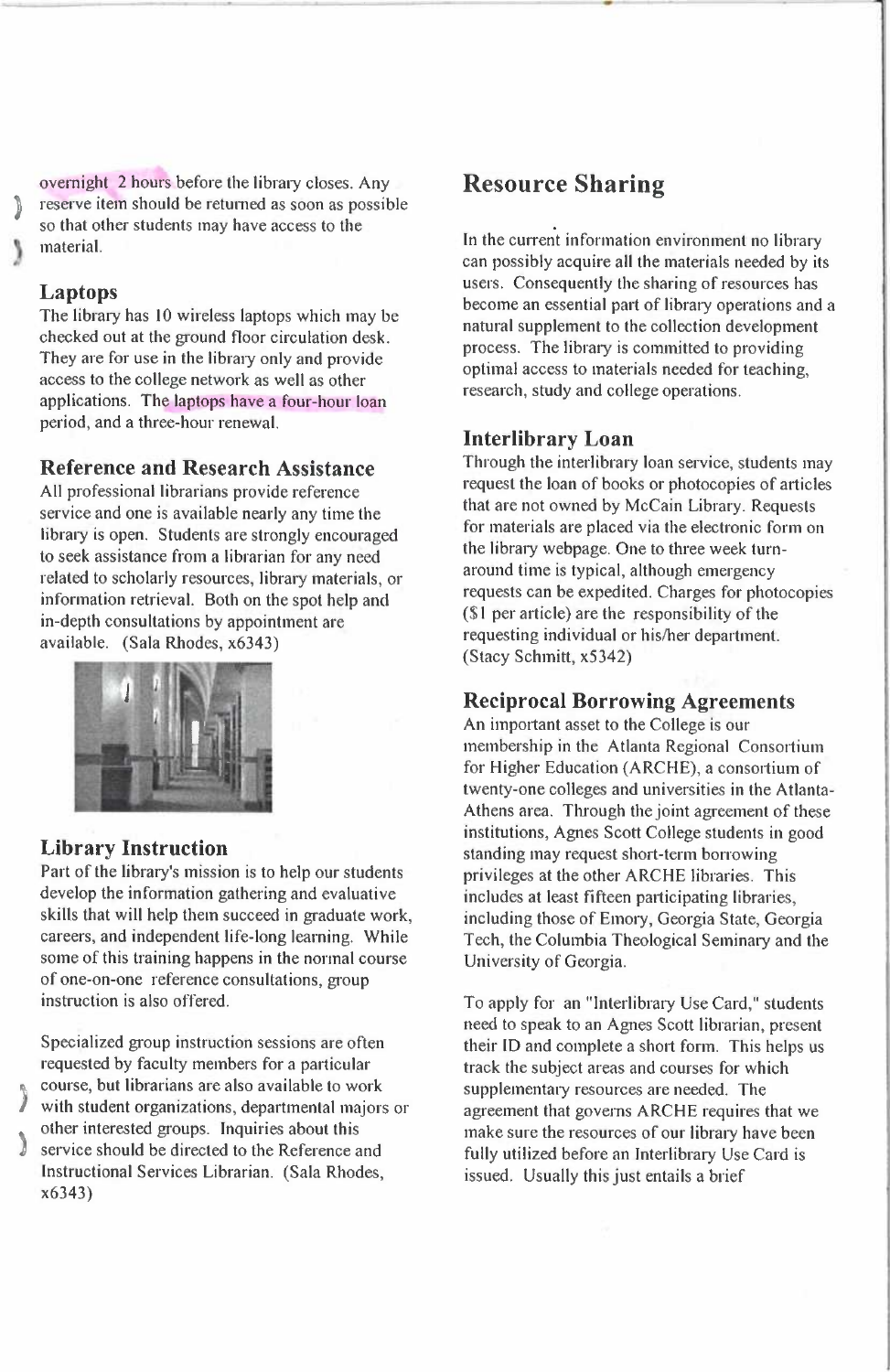conversation and perhaps a quick check of the online catalog.

Each lending institution establishes its own policies on loan periods, number of items borrowed and services provided. For instance some libraries do not allow access to their licensed databases or provide only minimal reference assistance. For this reason it is best if you can conduct most preliminary reference and bibliographic work here at ASC where our own staff can give you the time and assistance you might need. (Sala Rhodes, x6343)

Agnes Scott students may borrow materials from the Decatur branch of the DeKalb County Public Library, To obtain a DCPL card, simply present your student ID and a piece of mail which reflects your Agnes Scott address.



### **Visitors**

Visitors are welcome to use library facilities and materials for research and educational purposes. Visitors are asked to introduce themselves at the circulation desk and to sign the visitor's registry. Use of library technology is governed by the Computer Use Policy, found on the library homepage; visitor access may be limited or privileges revoked for violation of policies or activity deemed detrimental to the library or our primary users.

## **Vital Necessities/Miscellany**

**Book return.** When the Library is closed, return books to the outdoor book drop near the main entrance. Videotapes, sound recordings, and books on loan from other libraries should be returned directly to circulation. When the library is open, please return all items to circulation.

**Copy services.** Photocopy machines are located on both the ground floor and the first floor of the Library. Microfilm reader-printers are located on the ground floor.

**Food and drink** are prohibited in the library to reduce the possibility of insect infestations and potential damage from moisture or spillage.

**Hours** of library operation are posted on the library information line (x6338) and the library web page. http://library.agnesscott.edu

## a final word.... **Confidentiality**

By law and professional ethics, the library is required to protect the anonymity of patron borrowing records. Intellectual freedom demands that library users be able to read material of their choosing in complete privacy. With an online circulation system, it is very easy to place holds <sup>01</sup> books checked out and to recall those books for th next user. Library staff should not be asked to reveal the identity of the borrower of a particular item. We appreciate your support of our efforts to ensure the privacy of borrowing records.